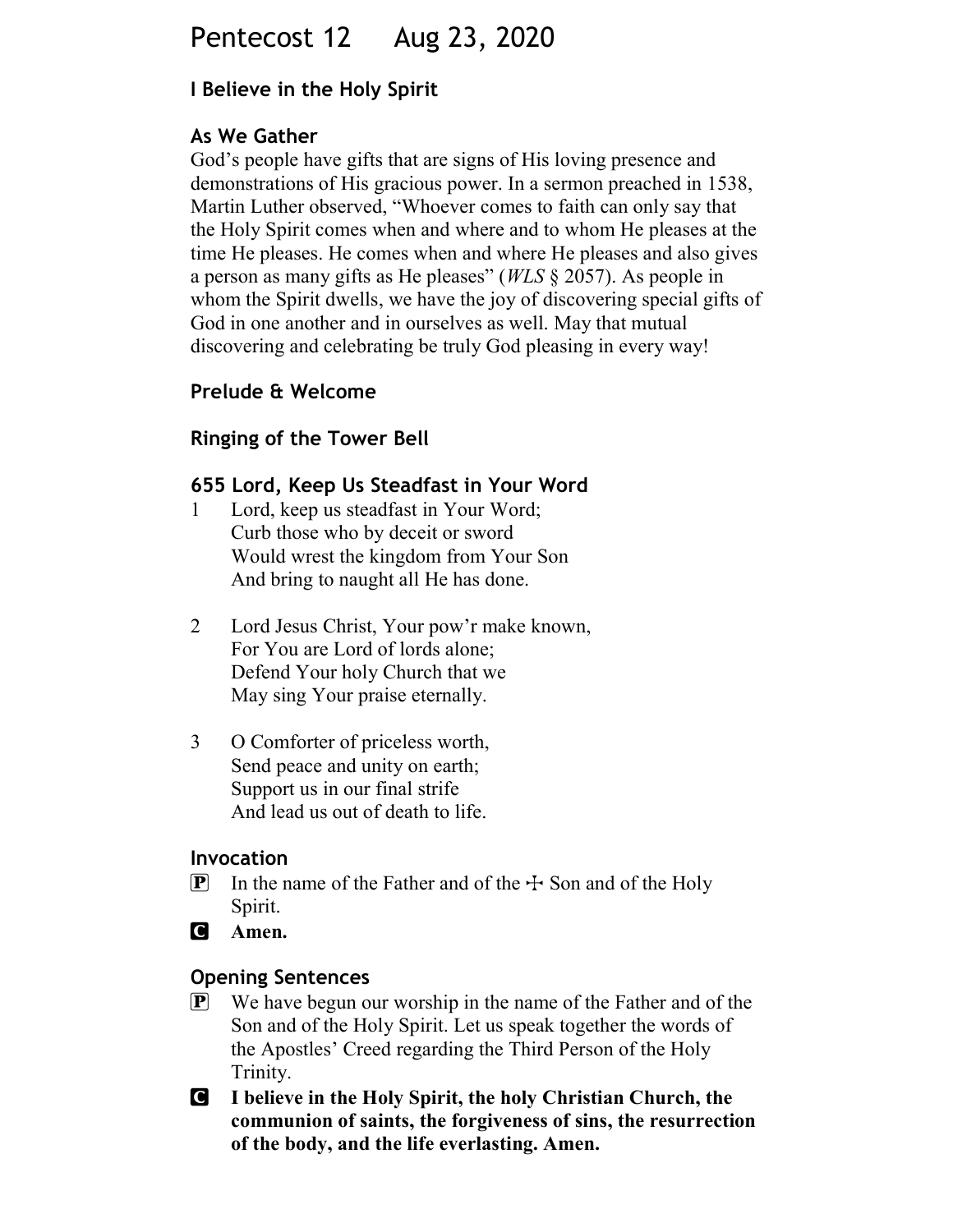| $\left[\mathbf{P}\right]$<br><b>g</b> | What does this mean?<br>I believe that I cannot by my own reason or strength believe<br>in Jesus Christ, my Lord, or come to Him; but the Holy<br>Spirit has called me by the Gospel, enlightened me with His<br>gifts, sanctified and kept me in the true faith.                                                           |
|---------------------------------------|-----------------------------------------------------------------------------------------------------------------------------------------------------------------------------------------------------------------------------------------------------------------------------------------------------------------------------|
|                                       | In the same way He calls, gathers, enlightens, and sanctifies<br>the whole Christian Church on earth, and keeps it with Jesus<br>Christ in the one true faith.                                                                                                                                                              |
|                                       | In this Christian Church He daily and richly forgives all my<br>sins and the sins of all believers.                                                                                                                                                                                                                         |
|                                       | On the Last Day He will raise me and all the dead, and give<br>eternal life to me and all believers in Christ.                                                                                                                                                                                                              |
|                                       | This is most certainly true.                                                                                                                                                                                                                                                                                                |
| $\left[ \mathbf{P}\right]$            | <b>Introit</b><br>Psalm 2:6-7; Psalm 117; antiphon: Psalm 115:18<br>But we will bless the Lord<br>from this time forth and forevermore. Praise the Lord!                                                                                                                                                                    |
| <b>C</b>                              | As for Me, I have set My King<br>on Zion, My holy hill.                                                                                                                                                                                                                                                                     |
| $ {\bf P} $                           | I will tell of the decree:<br>The Lord said to Me, "You are My Son; today I have begotten<br>You,"                                                                                                                                                                                                                          |
| <b>C</b>                              | Praise the Lord, all nations!<br><b>Extol Him, all peoples!</b>                                                                                                                                                                                                                                                             |
| $\boxed{\mathbf{P}}$                  | For great is His steadfast love toward us,<br>and the faithfulness of the Lord endures forever. Praise the<br>Lord!                                                                                                                                                                                                         |
| $\blacksquare$                        | Glory be to the Father and to the Son<br>and to the Holy Spirit;<br>as it was in the beginning,<br>is now, and will be forever. Amen.                                                                                                                                                                                       |
| $\left[\mathbf{P}\right]$             | But we will bless the Lord<br>from this time forth and forevermore. Praise the Lord!                                                                                                                                                                                                                                        |
|                                       | 647 Lord Jesus Christ, the Church's Head<br>sts. $1-2$<br>Lord Jesus Christ, the Church's head,<br>You are her one foundation;<br>In You she trusts, before You bows,<br>And waits for Your salvation.<br>Built on this rock secure,<br>Your Church shall endure<br>Though all the world decay<br>And all things pass away. |

O hear, O hear us, Jesus!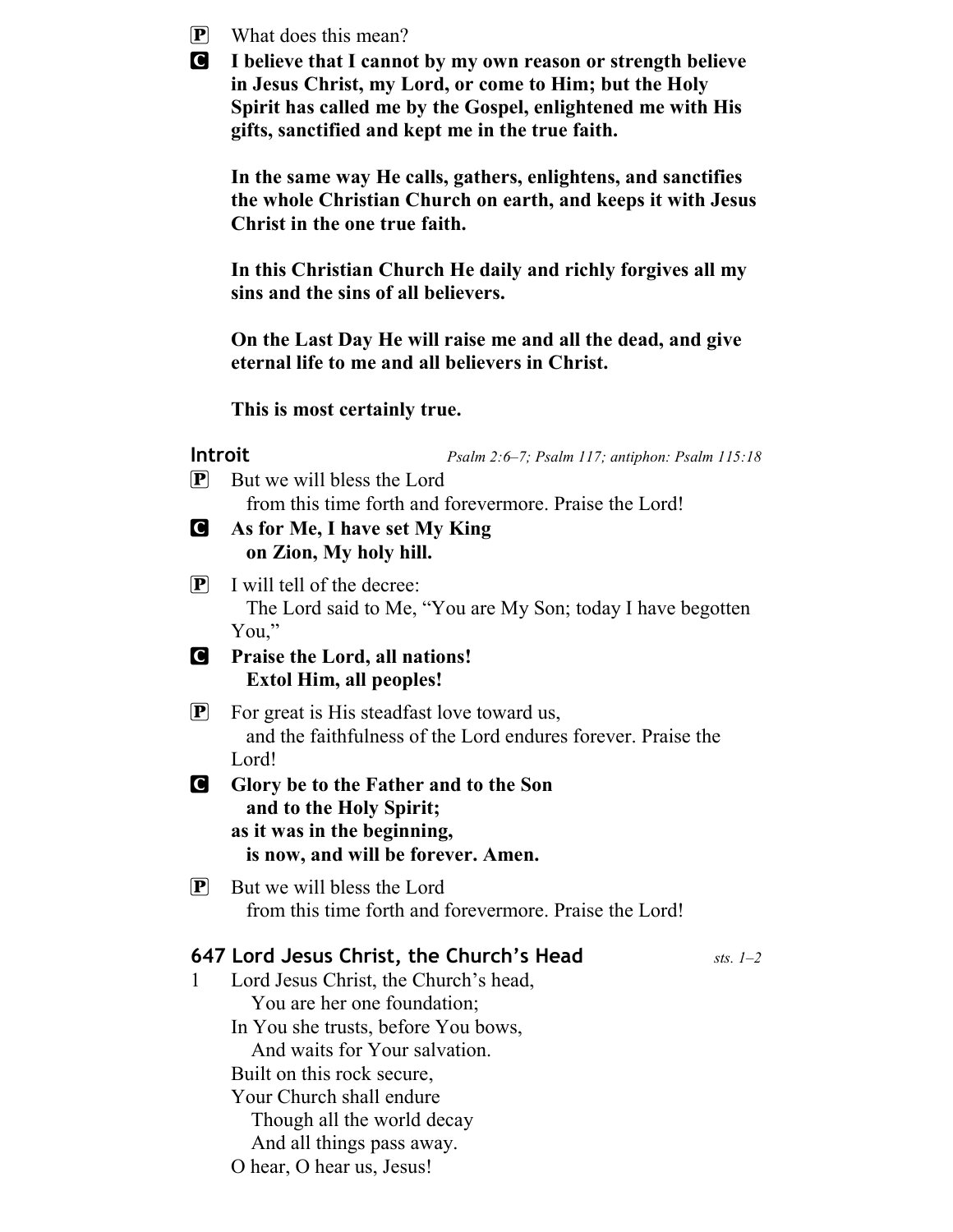2 O Lord, let this Your little flock,

Your name alone confessing,

Continue in Your loving care,

True unity possessing.

Your sacraments, O Lord,

And Your saving Word

To us, Lord, pure retain.

Grant that they may remain

Our only strength and comfort.

Text: © 1941 Concordia Publishing House. Used by permission: LSB Hymn License no. 110004474

## Salutation

 $\mathbf{P}$  The Lord be with you.

C And also with you.

## Prayer of the Day

 $\mathbf{P}$  Let us pray.

Almighty God, whom to know is everlasting life, grant us to know Your Son, Jesus, to be the way, the truth, and the life that we may boldly confess Him to be the Christ and steadfastly walk in the way that leads to life eternal; through the same Jesus Christ, our Lord, who lives and reigns with You and the Holy Spirit, one God, now and forever.

## C Amen.

## **Old Testament Reading Isaiah 51:1–6**

<sup>1"</sup>Listen to me, you who pursue righteousness, you who seek the LORD: look to the rock from which you were hewn, and to the quarry from which you were dug. <sup>2</sup>Look to Abraham your father and to Sarah who bore you; for he was but one when I called him, that I might bless him and multiply him. <sup>3</sup>For the LORD comforts Zion; he comforts all her waste places and makes her wilderness like Eden, her desert like the garden of the LORD; joy and gladness will be found in her, thanksgiving and the voice of song. <sup>4"</sup>Give attention to me, my people, and give ear to me, my nation; for a law will go out from me, and I will set my justice for a light to the peoples. <sup>5</sup>My righteousness draws near, my salvation has gone out, and my arms will judge the peoples; the coastlands hope for me, and for my arm they wait. 6Lift up your eyes to the heavens,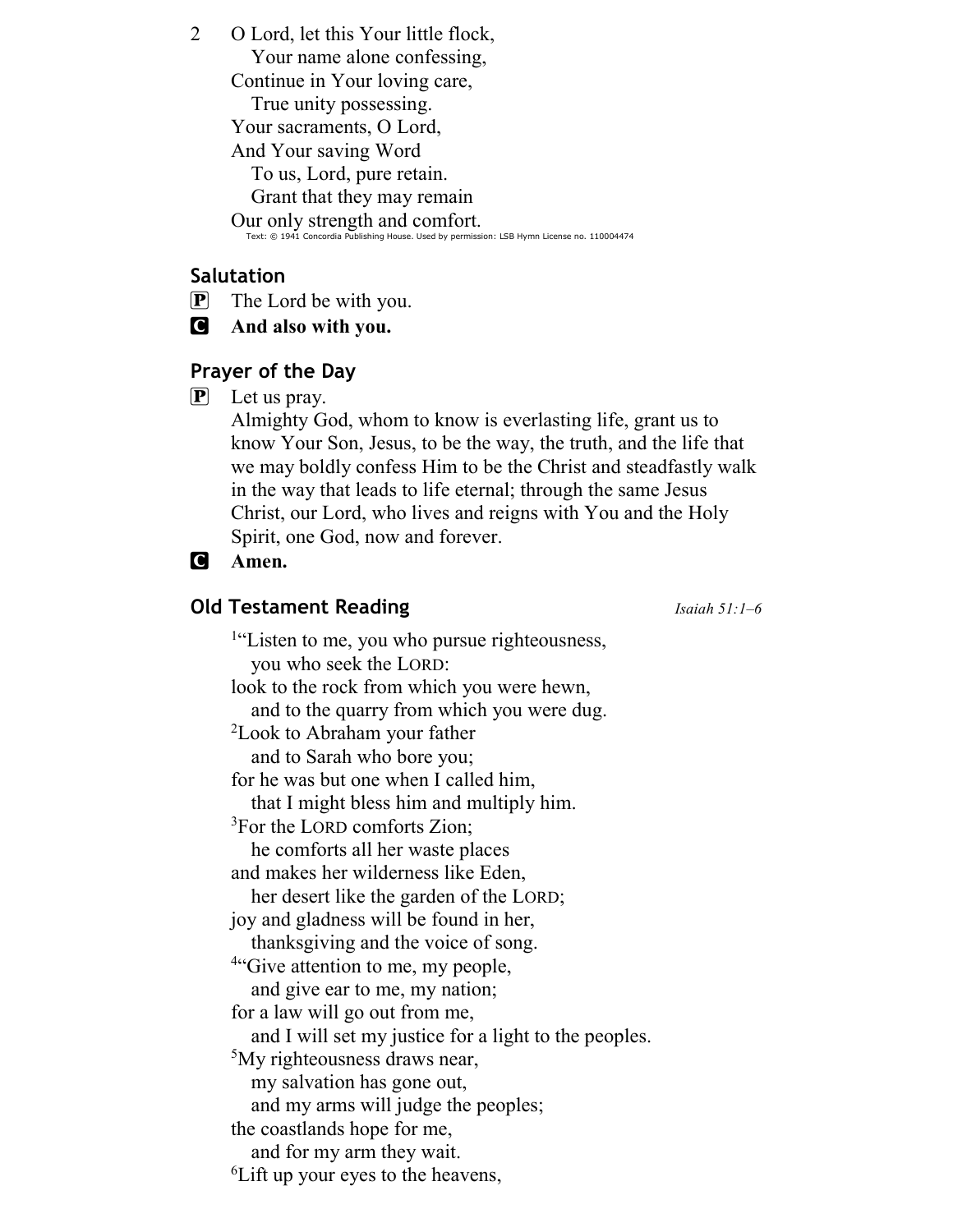and look at the earth beneath; for the heavens vanish like smoke, the earth will wear out like a garment, and they who dwell in it will die in like manner; but my salvation will be forever, and my righteousness will never be dismayed."

 $[\mathbf{L}]$  This is the Word of the Lord.

**C** Thanks be to God.

## **Reading**  $P_{salm}$  138

<sup>1</sup>I give you thanks, O LORD, with my whole heart; before the gods I sing your praise; <sup>2</sup>I bow down toward your holy temple and give thanks to your name for your steadfast love and your faithfulness, for you have exalted above all things your name and your word.  $3$ On the day I called, you answered me; my strength of soul you increased. <sup>4</sup>All the kings of the earth shall give you thanks, O LORD, for they have heard the words of your mouth,  $^5$ and they shall sing of the ways of the LORD, for great is the glory of the LORD.  $6$ For though the LORD is high, he regards the lowly, but the haughty he knows from afar. Though I walk in the midst of trouble, you preserve my life; you stretch out your hand against the wrath of my enemies, and your right hand delivers me. <sup>8</sup>The LORD will fulfill his purpose for me; your steadfast love, O LORD, endures forever. Do not forsake the work of your hands.

Epistle Romans 11:33—12:8

<sup>33</sup>Oh, the depth of the riches and wisdom and knowledge of God! How unsearchable are his judgments and how inscrutable his ways!

<sup>34</sup> For who has known the mind of the Lord,

or who has been his counselor?"

<sup>35"</sup>Or who has given a gift to him that he might be repaid?"

<sup>36</sup>For from him and through him and to him are all things. To him be glory forever. Amen.

<sup>1</sup>I appeal to you therefore, brothers, by the mercies of God, to present your bodies as a living sacrifice, holy and acceptable to God, which is your spiritual worship. <sup>2</sup>Do not be conformed to this world, but be transformed by the renewal of your mind, that by testing you may discern what is the will of God, what is good and acceptable and perfect.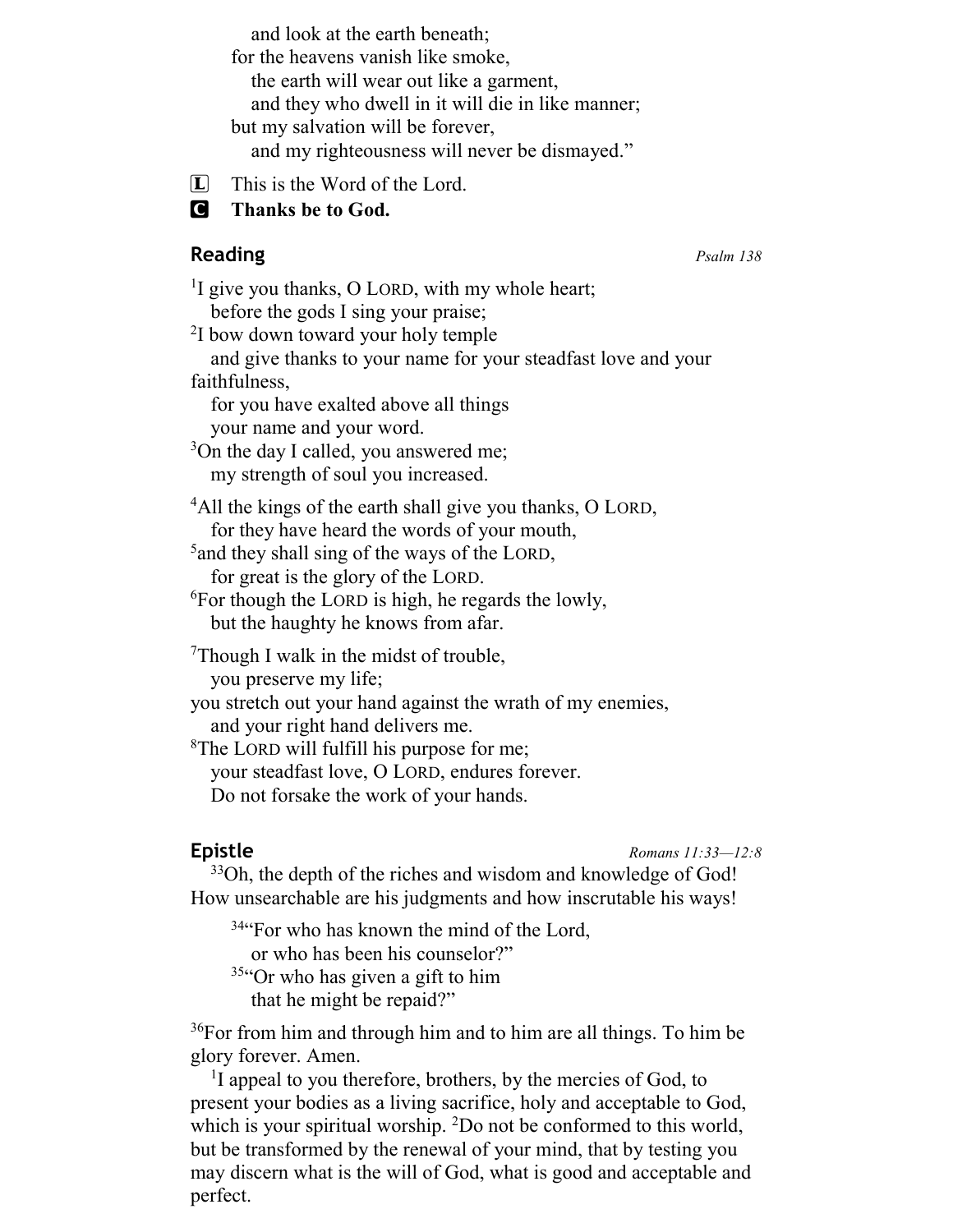$3$ For by the grace given to me I say to everyone among you not to think of himself more highly than he ought to think, but to think with sober judgment, each according to the measure of faith that God has assigned. <sup>4</sup>For as in one body we have many members, and the members do not all have the same function,  $5$  so we, though many, are one body in Christ, and individually members one of another. <sup>6</sup>Having gifts that differ according to the grace given to us, let us use them: if prophecy, in proportion to our faith; <sup>7</sup>if service, in our serving; the one who teaches, in his teaching; <sup>8</sup>the one who exhorts, in his exhortation; the one who contributes, in generosity; the one who leads, with zeal; the one who does acts of mercy, with cheerfulness.

 $\Box$  This is the Word of the Lord.

**C** Thanks be to God.



**P** Fear the LORD, you his saints, $*$ for those who fear him lack | nothing!

#### C Many are the afflictions of the | righteous,\* but the LORD delivers him out | of them all.

Holy Gospel Matthew 16:13–20

- P The Holy Gospel according to St. Matthew, the sixteenth chapter.
- **C** Glory to You, O Lord.

<sup>13</sup>Now when Jesus came into the district of Caesarea Philippi, he asked his disciples, "Who do people say that the Son of Man is?" <sup>14</sup>And they said, "Some say John the Baptist, others say Elijah, and others Jeremiah or one of the prophets." <sup>15</sup>He said to them, "But who do you say that I am?" <sup>16</sup>Simon Peter replied, "You are the Christ, the Son of the living God." <sup>17</sup>And Jesus answered him, "Blessed are you, Simon Bar-Jonah! For flesh and blood has not revealed this to you, but my Father who is in heaven. <sup>18</sup>And I tell you, you are Peter, and on this rock I will build my church, and the gates of hell shall not prevail against it.  $^{19}$ I will give you the keys of the kingdom of heaven, and whatever you bind on earth shall be bound in heaven, and whatever you loose on earth shall be loosed in heaven." <sup>20</sup>Then he strictly charged the disciples to tell no one that he was the Christ.

 $\mathbf{P}$  This is the Gospel of the Lord.

**C** Praise to You, O Christ.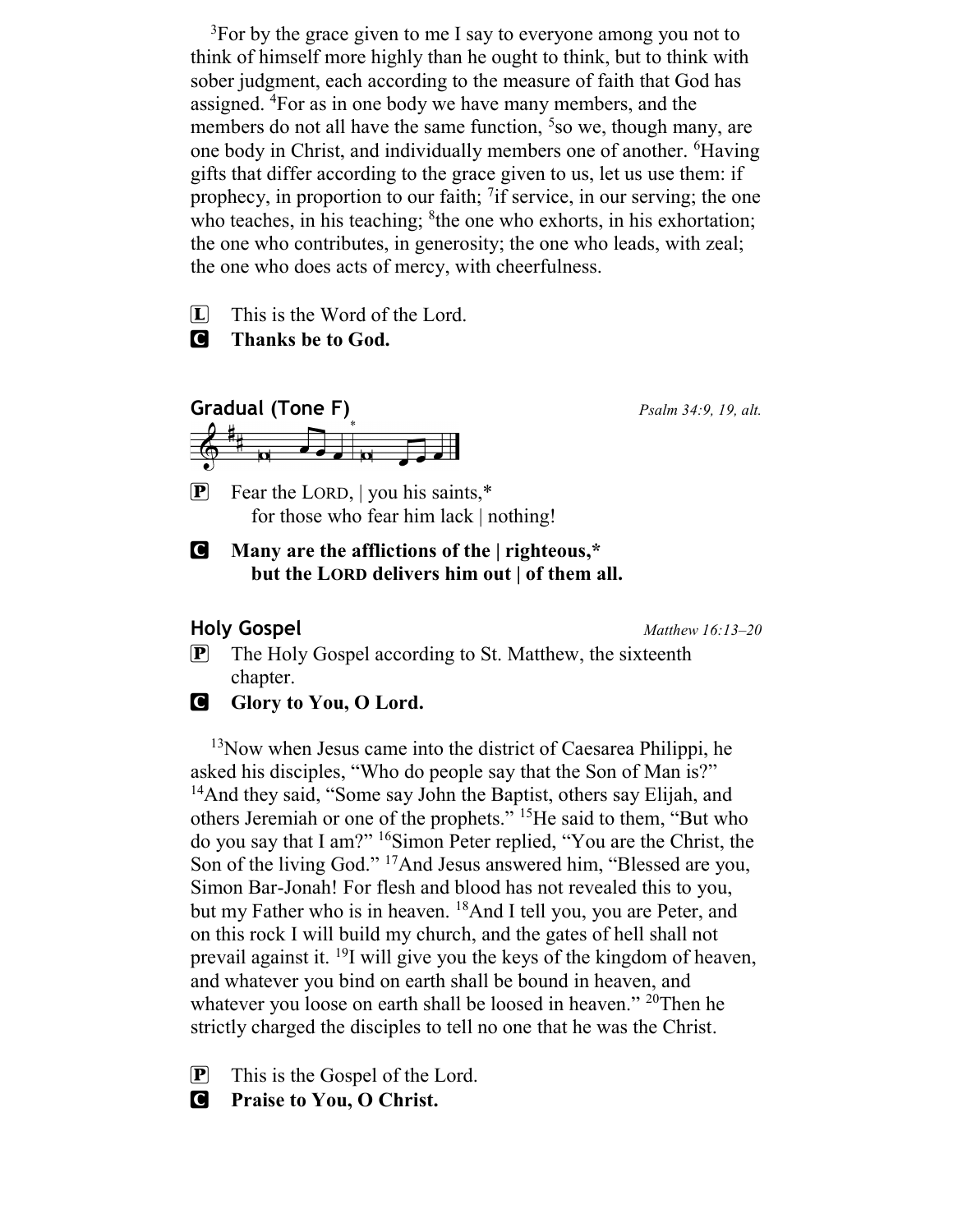#### 645 Built on the Rock

- 1 Built on the Rock the Church shall stand Even when steeples are falling. Crumbled have spires in ev'ry land; Bells still are chiming and calling, Calling the young and old to rest, But above all the souls distressed, Longing for rest everlasting.
- 2 Surely in temples made with hands God, the Most High, is not dwelling; High above earth His temple stands, All earthly temples excelling. Yet He who dwells in heav'n above Chooses to live with us in love, Making our bodies His temple.
- 3 We are God's house of living stones, Built for His own habitation. He through baptismal grace us owns Heirs of His wondrous salvation. Were we but two His name to tell, Yet He would deign with us to dwell With all His grace and His favor.
- 4 Here stands the font before our eyes, Telling how God has received us. The altar recalls Christ's sacrifice And what His Supper here gives us. Here sound the Scriptures that proclaim Christ yesterday, today, the same, And evermore, our Redeemer.
- 5 Grant, then, O God, Your will be done, That, when the church bells are ringing, Many in saving faith may come Where Christ His message is bringing: "I know My own; My own know Me. You, not the world, My face shall see. My peace I leave with you. Amen." Text: Public domain

#### Sermon "Built to Last" Matthew 16:13-20

#### Confession of Faith – Nicene Creed

P Today we heard Jesus ask His disciples, "Who do people say the Son of Man is?" and again, "But who do you say that I am?" While the majority of people, even in our secularized world, still believe there is a god who exists, most of them cannot say who He is or what He is like, or even that He created us. Who do you say God is?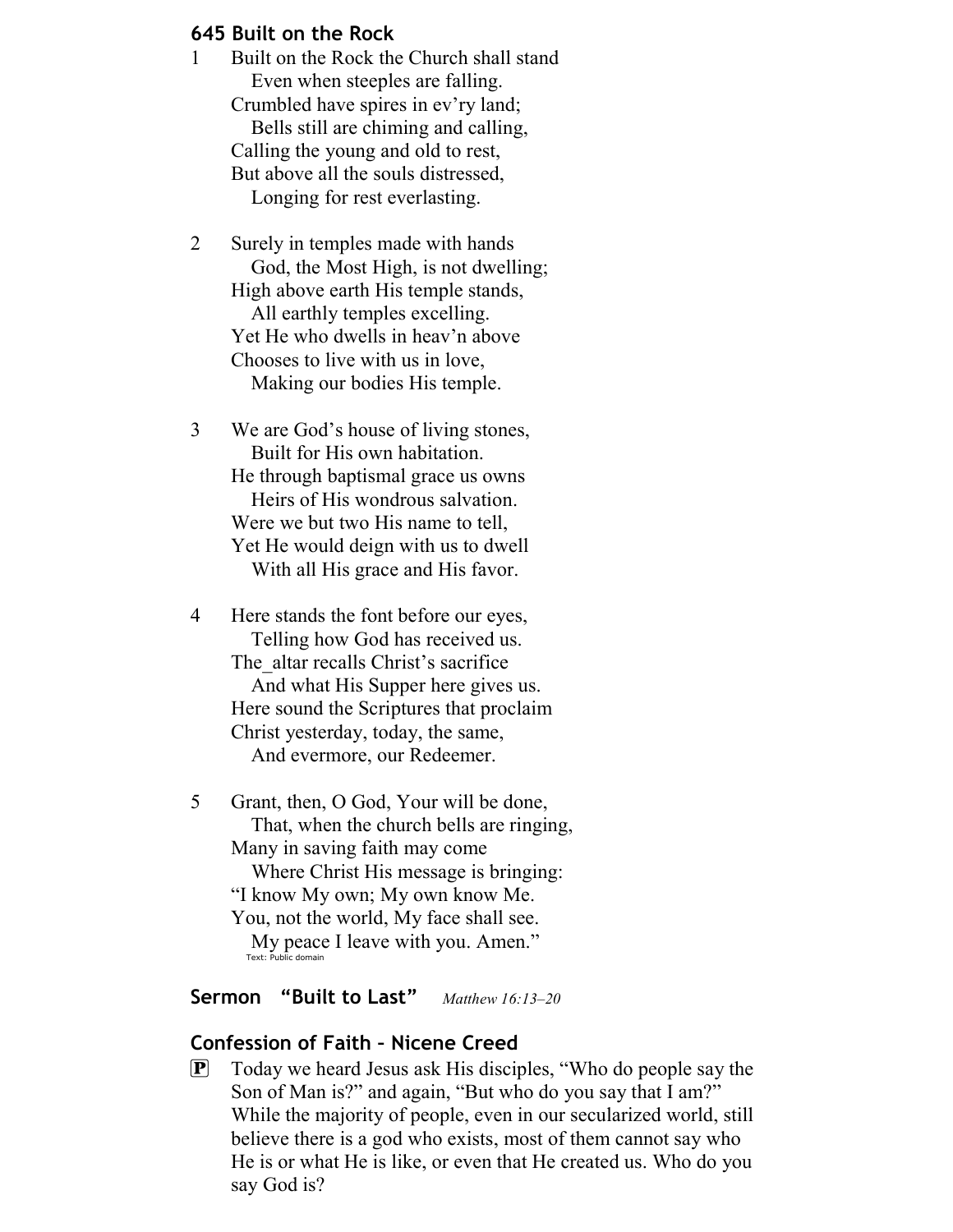C I believe in one God, the Father Almighty, maker of heaven and earth and of all things visible and invisible. P Many people, including Jews, Muslims, Jehovah's Witnesses and Mormons, say that Jesus is a real historical figure, yet they do not know Him as He is revealed in Scripture. Who do you say the Son of Man is? C I believe in one Lord Jesus Christ, the only-begotten Son of God.  $\left[ \mathbf{P} \right]$  Many people say that Jesus is not true God, that He is a created being like any of us, not God from eternity, but adopted by God as His Son. Who do you say the Son of Man is? C He is begotten of His Father before all worlds, God of God, Light of Light, very God of very God, begotten, not made, being of one substance with the Father, by whom all things were made;  $\mathbf{P}$  Still others say that Jesus is not true man, that He only appeared to be human, lacked a human soul, and was not subject to death. Who do you say the Son of Man is? C For us and for our salvation came He down from heaven and was incarnate by the Holy Spirit of the virgin Mary and was made man; and was crucified also for us under Pontius Pilate. He suffered and was buried. P Many people say that Jesus is merely a great teacher, that He came to be an example for us to follow, and that this was the extent of His mission. Who do you say the Son of Man is? C On the third day He rose again according to the Scriptures and ascended into heaven and sits at the right hand of the Father. And He will come again with glory to judge both the living and the dead, whose kingdom will have no end. P Many people say that the Holy Spirit is not God, but is an impersonal force, like magnetism or electricity, that emanates from God to accomplish His will. Who do you say the Holy Spirit is? C I believe in the Holy Spirit, the Lord and giver of life, who proceeds from the Father and the Son, who with the Father and the Son together is worshiped and glorified, who spoke by the prophets.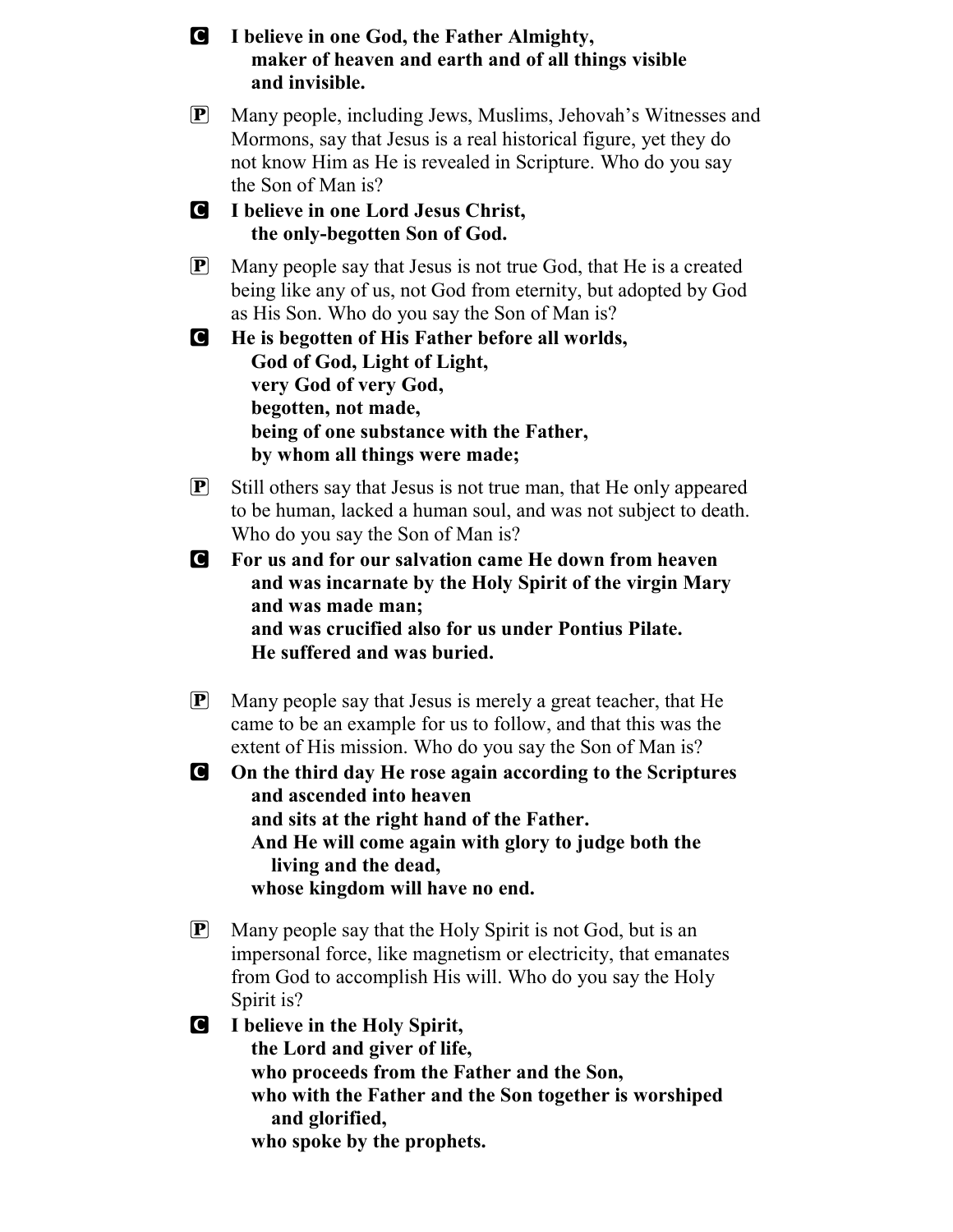- $\mathbf{P}$  Finally, there are many who say that the Church of Jesus is outmoded, and that with further enlightenment of our minds, the Church will one day cease to exist altogether. What do you say about the Church?
- C I believe in one holy Christian and apostolic Church, I acknowledge one Baptism for the remission of sins, and I look for the resurrection of the dead and the life  $\ddagger$  of the world to come. Amen.

### Organ Offertory & Stewardship Minute

#### Prayer of the Church With stanzas of LSB 768

- $\left[ \mathbf{P} \right]$  Let us pray for the whole people of God in Christ Jesus, and for all people according to their needs, invocating the Holy Spirit as we sing the stanzas of the hymn "To God the Holy Spirit Let Us Pray" during our time of intercession. The first stanza of the hymn dates back to the thirteenth century; the other three stanzas were written in the sixteenth century by Martin Luther. We sing stanza 1 together.
	- 1 To God the Holy Spirit let us pray For the true faith needed on our way That He may defend us when life is ending And from exile home we are wending. Lord, have mercy!
- $\mathbf{P}$  We pray for the Church, that God's people live confidently and share joyfully the message of salvation in word and deed. And we pray for this gathering of God's holy people, that we be blessed with all grace and evidence the fruit of the Spirit in our lives. Lord, be with us and bless us.
- C The fruit of the Spirit is love, joy, peace, patience, kindness, goodness, faithfulness, gentleness, and self-control.
	- 2 O sweetest Love, Your grace on us bestow; Set our hearts with sacred fire aglow That with hearts united we love each other, Ev'ry stranger, sister, and brother. Lord, have mercy!
- $\mathbf{P}$  We pray for our families and for those who share in our Christian fellowship and join with us in worship, and for all who are part of the household of faith. Also we pray for those with special concerns and needs this day: those who are hospitalized or shut in, those who are grieving, the unemployed and underemployed, the chronically ill, and all those whose needs are known and unknown to us. Lord, grant that we bring Your blessing to situations of need in all places.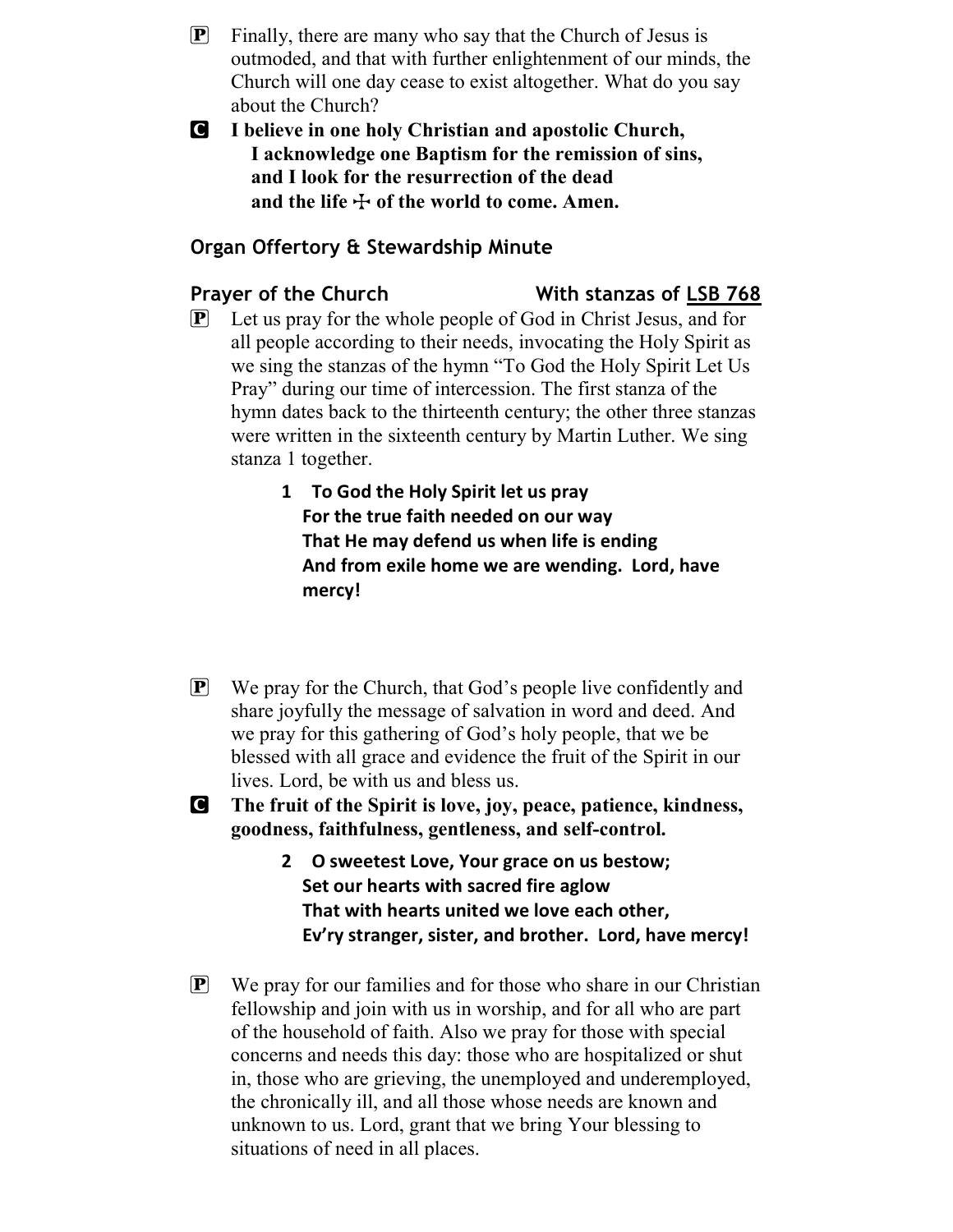- **C** If we live by the Spirit, let us also walk by the Spirit.  $\ldots$  As we have opportunity, let us do good to everyone, and especially to those who are of the household of faith.
	- 3 Transcendent Comfort in our ev'ry need, Help us neither scorn nor death to heed That we may not falter nor courage fail us When the foe shall taunt and assail us. Lord, have mercy!
- P Merciful God, we thank You for all those faithful people whose words and actions have guided us in the past, especially remembering those no longer with us on earth, who now share in Your eternal presence. By the working of Your Holy Spirit, direct us to walk Your servant way throughout our lives until that day when we stand in Your glorious presence in heaven. Amen.

C The Lord is at hand; do not be anxious about anything, but in everything by prayer and supplication with thanksgiving let your requests be made known to God.

> 4 Shine in our hearts, O Spirit, precious light; Teach us Jesus Christ to know aright That we may abide in the Lord who bought us, Till to our true home He has brought us. Lord, have mercy!

Text: © 1969 Concordia Publishing House. Used by permission: LSB Hymn License no. 110004474

#### Lord's Prayer

**C** Our Father who art in heaven, hallowed be Thy name, Thy kingdom come, Thy will be done on earth as it is in heaven; give us this day our daily bread; and forgive us our trespasses as we forgive those who trespass against us; and lead us not into temptation, but deliver us from evil. For Thine is the kingdom and the power and the glory forever and ever. Amen.

#### Thanksgiving

 $\mathbf{P}$  Let us pray.

Grant, O Lord, that the Word we have received with our ears we may keep with pure hearts, and that through the gift imparted to us in this present life we hereafter receive life everlasting; through Your Son, Jesus Christ, our Lord, who lives and reigns with You and the Holy Spirit, one God, forever and ever.

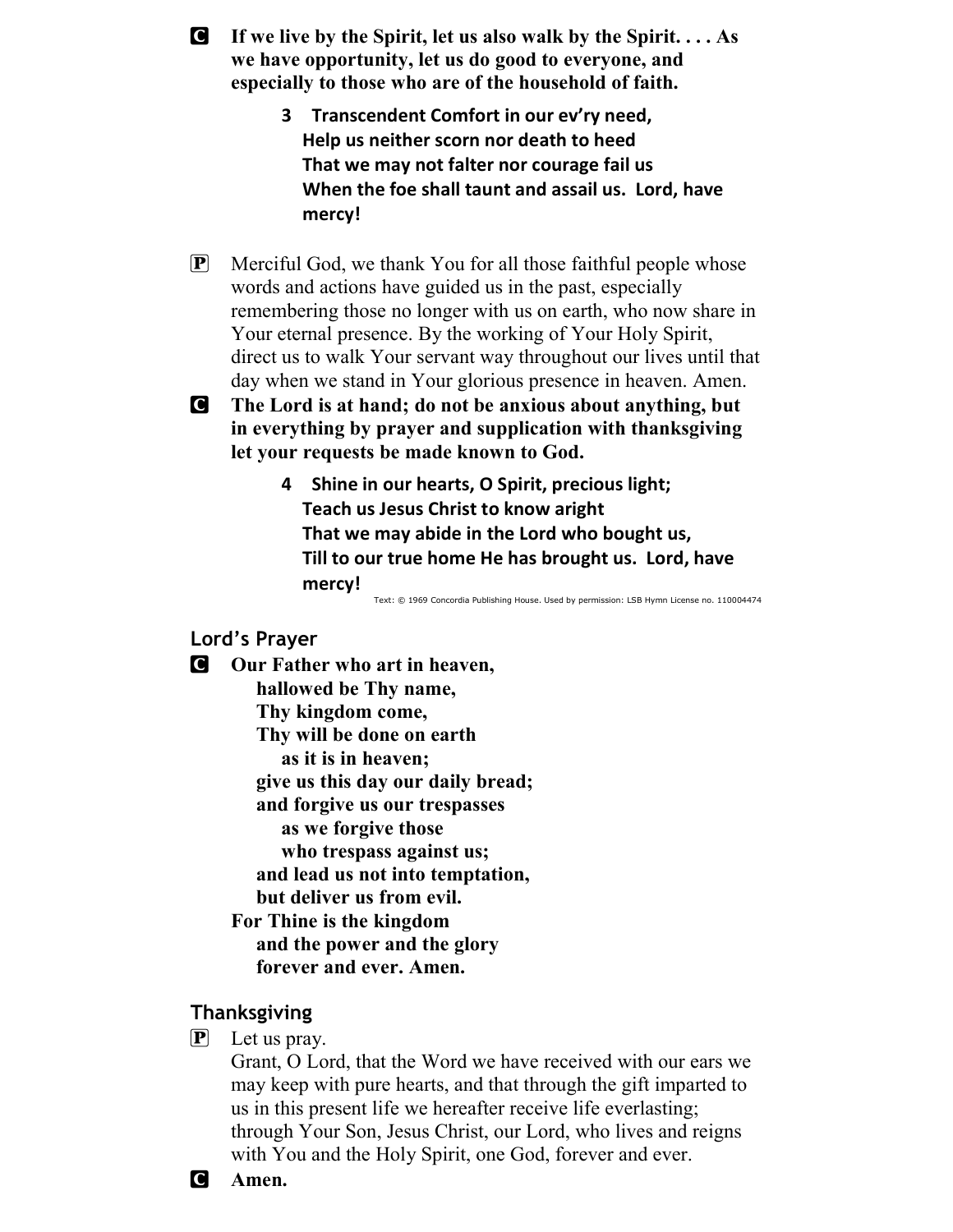#### Benediction

- P The Lord bless you and keep you. The Lord make His face shine on you and be gracious to you. The Lord look upon you with favor and  $+$  give you peace.
- **C** Amen.

### **644 The Church's One Foundation**  $sts. 1-5$

- 1 The Church's one foundation Is Jesus Christ, her Lord; She is His new creation By water and the Word. From heav'n He came and sought her To be His holy bride; With His own blood He bought her, And for her life He died.
- 2 Elect from ev'ry nation, Yet one o'er all the earth; Her charter of salvation: One Lord, one faith, one birth. One holy name she blesses, Partakes one holy food, And to one hope she presses With ev'ry grace endued.
- 3 Though with a scornful wonder The world sees her oppressed, By schisms rent asunder, By heresies distressed, Yet saints their watch are keeping; Their cry goes up, "How long?" And soon the night of weeping Shall be the morn of song.
- 4 Through toil and tribulation And tumult of her war She waits the consummation Of peace forevermore Till with the vision glorious Her longing eyes are blest, And the great Church victorious Shall be the Church at rest.
- 5 Yet she on earth has union With God, the Three in One, And mystic sweet communion With those whose rest is won. O blessèd heav'nly chorus! Lord, save us by Your grace